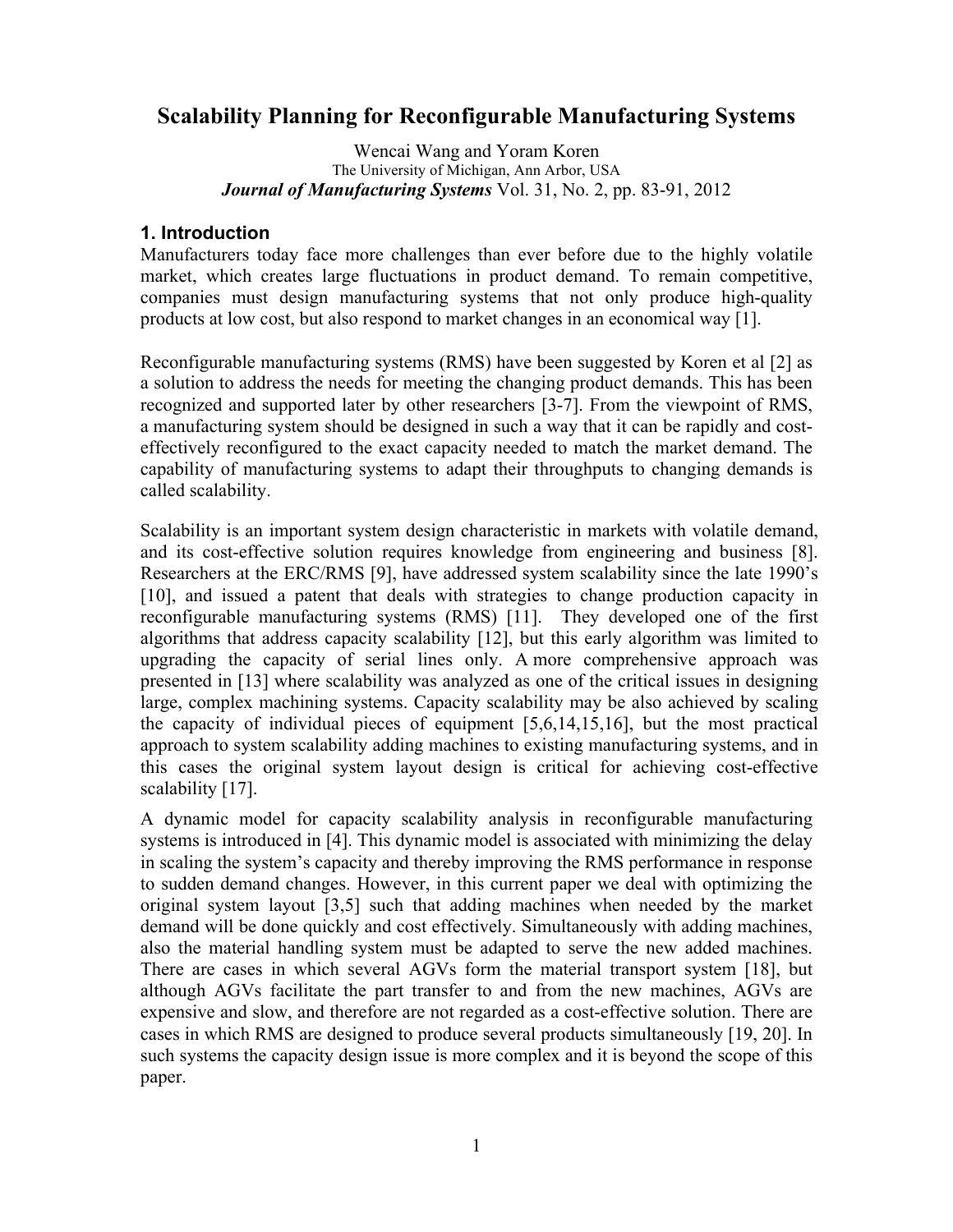With the advancement of machine technologies over the past decade, the production of medium-to-high volume, large size mechanical parts, such as automotive powertrain components, has undergone a transformation. Dedicated transfer lines with dedicated machine stations are being replaced with systems composed of flexible CNC machine tools. As shown in Fig. 1, this system architecture is composed of multiple parallel CNC machines at each stage, with all machines performing exactly the same machining tasks, [21]. Such configurations of parallel identical machines in each stage, with material transfer between the stages (also known as crossover) improve throughput and reduce work-in-process inventories [22].



Figure 1: Schematic Layout of Production Lines with Conveyors and Gantries

Each manufacturing system is designed with a specific capacity in mind to fulfill a planned forecasted demand. However if the forecast for an annual product sale is between 250,000 and 300,000 units, marketing dictates building a capacity for 300,000 units. Therefore, even if a system is optimally designed, capacity may be still wasted when the real demand is significantly lower than the full planned capacity. When considering the entire life cycle of a manufacturing system the periods in which the system is operated at the full capacity are usually short [23]. If, however, the investment in the excess capacity (for 50,000 units in this example) could be delayed until it is actually needed, the system lifetime cost can be significantly reduced. A system designfor-scalability means that a manufacturing system is designed in a way that enables a rapid capacity upgrade to meet a larger demand, exactly when needed.

This paper introduces a practical design-for-scalability method for reconfigurable manufacturing systems comprised of reconfigurable and/or CNC machines tools. A scalability planning methodology is presented to determine the most economical way to add machines to an existing system to match a new market demand. It does so through concurrently changing system configuration and rebalancing the system. The reminder of this paper is structured as follows: Section 2 defines the system scalability and describes the concept of incrementally scaling system capacity. Section 3 introduces a mathematical formulation to minimize the total number of machines to be added by concurrently reconfiguring and rebalancing the system. Section 4 proposes heuristic algorithm based on a genetic algorithm. Section 5 presents case study to validate the proposed approach. Conclusions are presented in Section 6.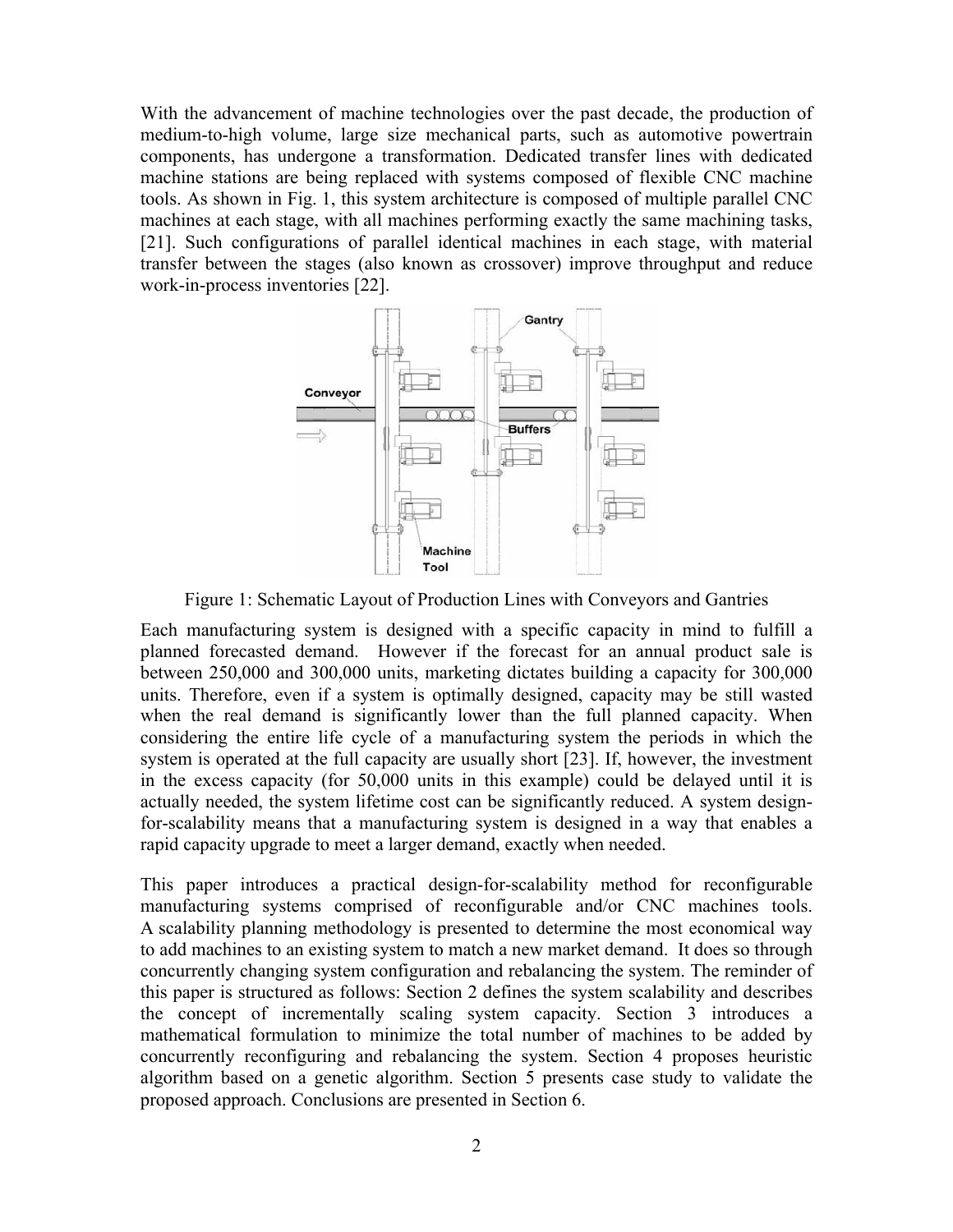#### **2. Defining System Scalability**

To adapt the throughput of manufacturing systems to the fluctuations in product demand, the system capacities must be adjusted quickly and cost-effectively. Capacity scalability of manufacturing systems is a necessary characteristic needed for rapidly adjusting the production capacity in discrete steps, allowing thereby a given system's throughput to adjust from one yield to another to meet changing market demands. We define system scalability, in percentage, as:

System Scalability  $= 100$  – smallest incremental capacity in percentage

If the minimal capacity increment by which the system output can be adjusted to meet new market demand is small, then the system is highly scalable. For example, if a serial line (Fig. 3a) needs to increase its production capacity to satisfy a larger market demand, an entire new line must be added. The step-size of this addition doubles the production capacity of the system. Mathematically, the minimum increment of adding production capacity in a serial line is 100% of the system, i.e., adding a whole new line, making the scalability of a serial line 0%. Doubling the line capacity will be expensive because there is no guarantee that the extra capacity will ever be fully utilized, risking a substantial financial loss. Thus, zero scalability means that in order to increase the system capacity, the entire production line must be duplicated.

Dedicated lines do not have scalable capacity and cannot cope with large fluctuations in product demand. This challenge can only be met by flexible or reconfigurable manufacturing systems which are composed of singular CNC machines, as these systems are scalable in small increments accomplished by adding individual machines can be added as a need arises.

Similar scalability calculations for the other systems in Fig. 3 show: Configuration b has a scalability of 50% and Configuration c has 67%. Configurations d and e have a scalability of 84%; the highest possible for 6-machine configurations. A minimum increment of only one sixth of the system (16%) —in these cases, one machine— can be added to increase system capacity; for example, a machine can be added to stage 2 of Configurations d as shown in Fig. 3d.



**Fig 3.** Five scalable configurations

In this example, the configuration depicted in Fig. 3c of two stages with three machines per stage, might be a compromise between reasonable scalability and investment cost. In this case, if a product requires machining on both the upper and side surfaces, the three machines in the first stage might be 3-axis vertical milling machines, and the three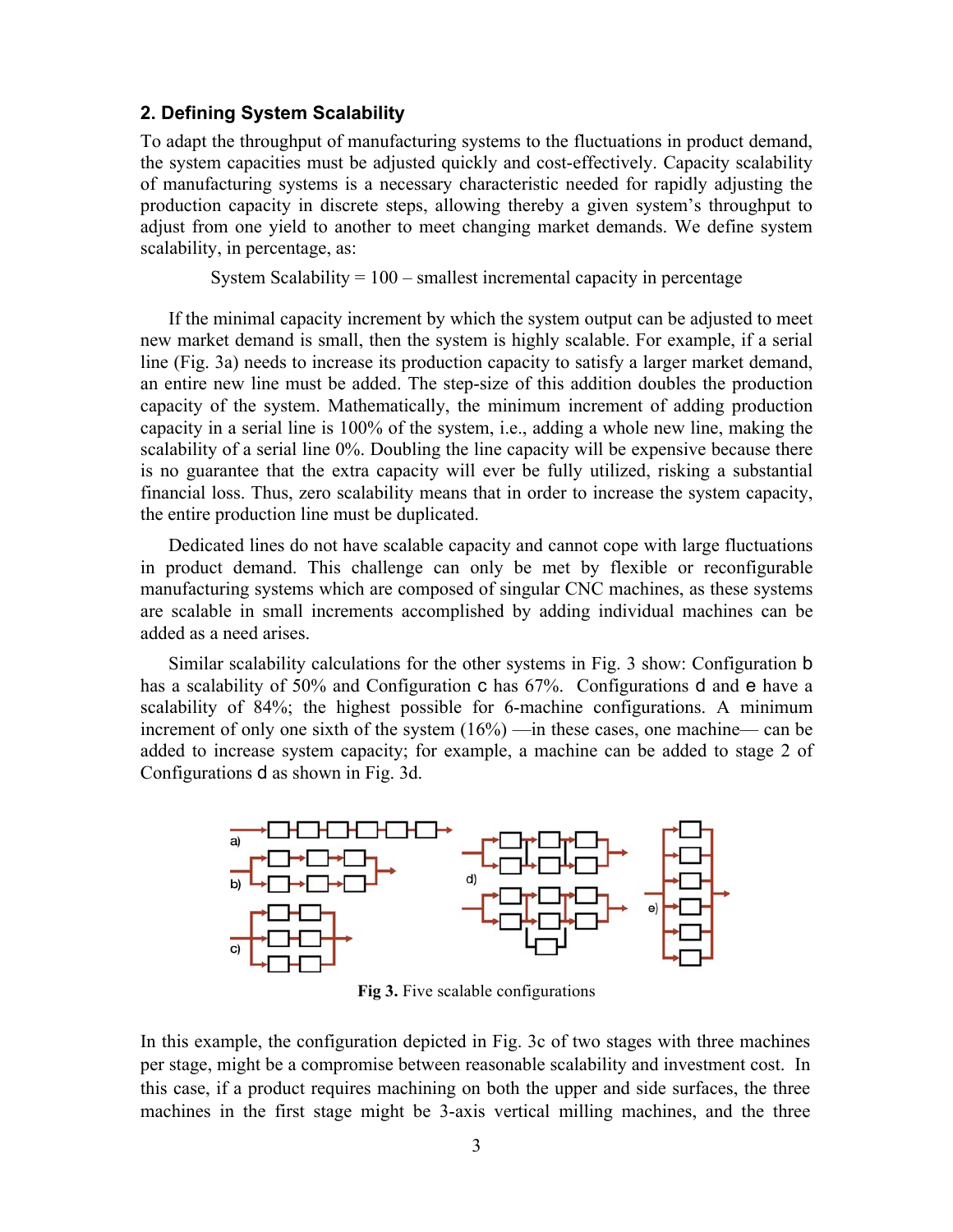machines in the second stage might be 3–axis horizontal milling machines. Conversely, in a parallel system, all six machines in Fig. 3e must be 5-axis milling machines – making the system much more expensive. In the system in Fig. 3c, capacity scalability must be performed in steps of 33.3% by adding one vertical machine and one horizontal machine, rather than in steps of 16.6% as with the parallel configuration. Adding a step of 16.6% in Fig. 3e in practice means adding one 5-axis machine with a large tool magazine that does the whole part processing.

To conclude, in general, the smallest scalability adjustment steps can be accomplished when the original system is purely parallel (e.g., Fig. 3e). However, the initial cost of a parallel system is the highest of all system configurations. In parallel configurations, each machine must perform all the manufacturing tasks needed to complete the part. Therefore, each machine must have the entire set of tools needed to produce the whole part and should also be able to perform more functions, for which more axes of motion are needed. As a result, the capital cost per additional volume increment added to a parallel configuration is the highest of all configurations.

The following example clarifies the option of adding a small incremental capacity.

**Example:** On a system composed of six machines, as shown in Fig. 4, we have to process a part that requires 21 machining tasks of 30 second each, totaling 630 seconds, or 10.5 minutes, needed to machine each part. The required demand is 274 parts per 8-hour shift, namely 480 minutes. Therefore, the required cycle time is 480/274= 1.75 minutes/part.

- a. Design a scalable system configuration.
- b. After one year, the demand has grown, and 320 parts per shift are needed, reducing the cycle time per part to 1.5 minutes/part. How many machines should be added, and what is the new configuration?

The cost-effective scalable system configuration is depicted in Fig. 3d, which is shown in detail in Fig. 4. Here, each machine does seven tasks, totaling 210 seconds per machine. When the demand grows to 320 parts/day, seven machines are needed. Only Configuration d yields the cost-effective solution by adding the new machine to Stage 2. One task is shifted from Stage 1 to Stage 2 so each machine in Stage 1 operates for 180 seconds on the part, and another task is shifted from Stage 3 to Stage 2; each machine in Stage 2 will then operate for 270 seconds on each part, as shown in Fig. 4b.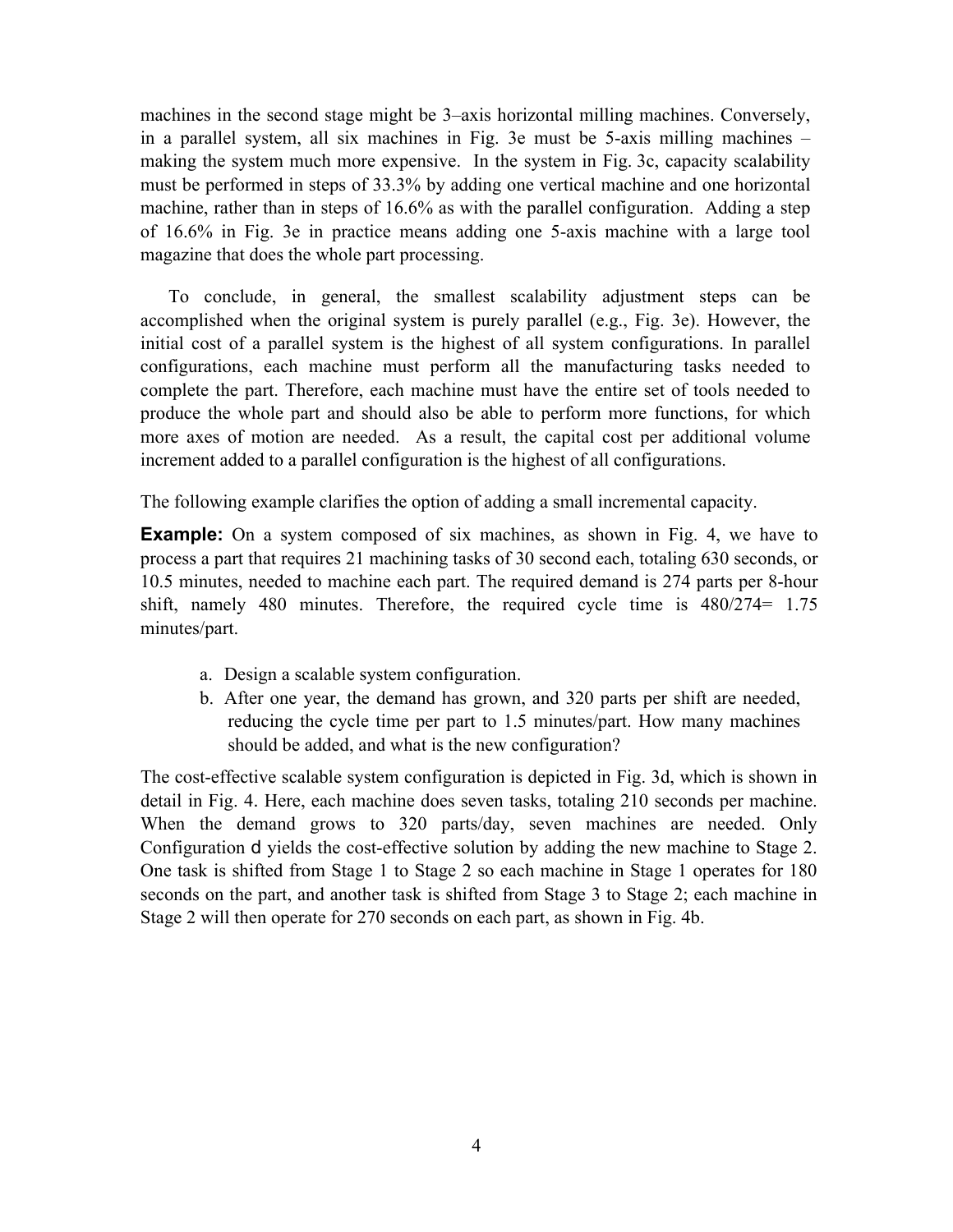

The initial capital investment in the system configuration in Fig. 4 is a bit higher than one in a serial line, because the material handling system is more complex. However, the extra capital investment is similar to buying an insurance premium for a future event which is likely to occur. If the demand does rise, the system can easily be scaled up and the new demand can be supplied in a short time, at a minimum additional investment. If the demand is unchanged during the lifetime of the system, a small capital investment on the more sophisticated material handling system was lost.

In this example, twenty-one equal tasks were needed to complete the part and the system with three stages and two machines per stage was perfectly scalable. In general, we will obtain similar scalability results in a symmetric configuration which has *m* stages and *n* machines per stage if the number of equal tasks needed to complete the part is:

*(n.m + 1)m*.

System design Fig. 4 the system designers must leave an empty space reserved for possible addition of a seventh machine and an extended material transport system to the spot.

### **3. Formulation of Scalability Planning Problem**

We propose below a method to determine the most cost effective system reconfiguration to meet a new market demand. To perform system scalability planning, many factors need to be taken into consideration. These include a detailed process plan, setup plan, the machine capability, and the number of spots reserved for adding machines at each stage of the original system configuration. When reconfiguring an existing manufacturing system, simultaneous reconfiguration planning and system rebalancing attempts are needed to maximize the capacity of systems. In this section, an optimization model is proposed for the scalability planning. The solution to the model will be discussed in section 4.

#### **3.1 Assumptions**

The following assumptions are made based on the current industry practice in he powertrain industry.

‒ A multi-stage system with configuration as shown in Fig. 1 is considered. Parts are moved from one stage to another through conveyors and delivered to different machines within a stage using gantries.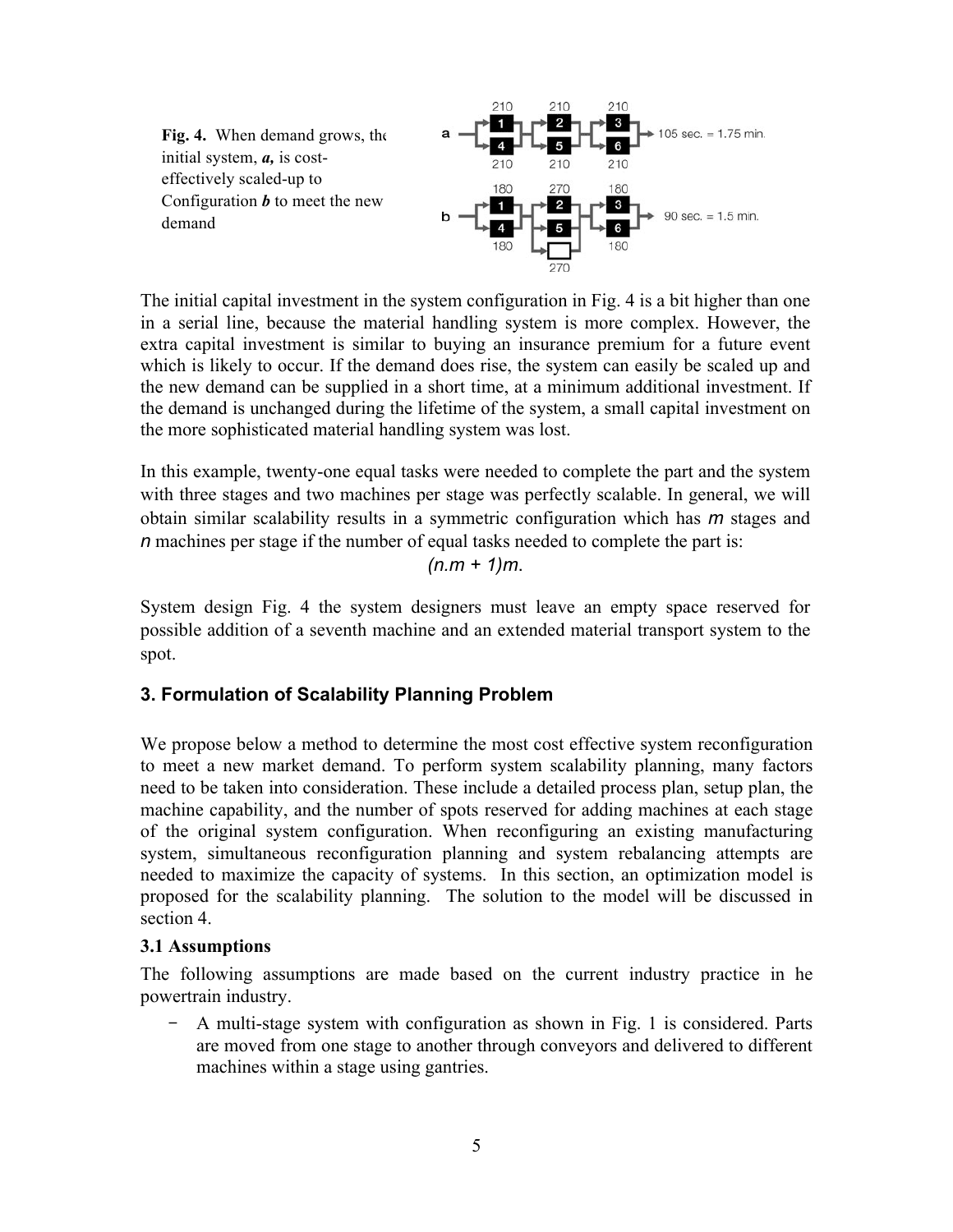- ‒ The number of stages will remain unchanged during the reconfiguration process. This way, the system setups will not be changed to avoid adjustment of the process plan, thereby minimizing impacts on the product quality.
- ‒ All the machines within the same stage perform exactly the same tasks.
- ‒ There are reserved spaces to add new machine in each stage and the gantries can be extended to deliver parts to the newly added machine(s).

## **3.2 Inputs**

Scalability planning requires the following four types of inputs:

• Configuration information

Number of stages *L;*

Number of machines in each stage  $N_i$ , where  $i = 1, 2, \dots, L$ ; Maximum number of machines allowed in each stage  $M_i$   $i = 1, 2, ..., L$ , which is

restrained by the capability of material handling system.

• Stage Characteristics

Each manufacturing stage usually has limited capabilities which are defined by a group of key characteristics of the stage. These include machine tool capability such as functionality, power, accuracy and machining ranges, and fixture capability such as face accessibility, which defines the faces that are accessible by the cutting tool. When a set of tasks are assigned to a stage, the necessary capabilities must fall into the key characteristics of the stage, otherwise the task allocation is invalid.

Assuming the number of key characteristics of each stage is *K*, a capability matrix S stores all possible key characteristics of each stage.

*S*[*i*, *j*] = *d* : *d* is *j<sub>th</sub>* key characteristic of stage *i*, where  $1 \le i \le L$ , $1 \le j \le K$ 

- Manufacturing tasks
	- ‒ *Task Precedence Tree*: manufacturing tasks must be performed at a certain order. This tree defines sequential constraints between tasks. Each task in the precedence tree can only be performed after all its parent tasks have been completed. A two-dimension binary matrix  $Pre[1 \cdots N, 1 \cdots N]$ , where *N* is the number of tasks to be processed, is used to represent the precedence tree.

$$
Pre[i, j] = \begin{cases} 1, \text{ if task i must be performed before task } j \\ 0, \text{ otherwise} \end{cases}
$$

‒ *Task Key Characteristics:* These include task type, access direction, dimension, accuracy and power needed to perform the task. For a task to be assigned to a stage, its key characteristics must fall in the key characteristics of the stage. Assuming the number of key characteristic of each task is  $R$ , a task key characteristic matrix *K* is used to store the key characteristic of each task.

 $K[i, j] = f : f$  is the *j*<sub>th</sub> key characteristic of task *i*. Where  $1 \le i \le N$  and  $1 \leq i \leq R$ .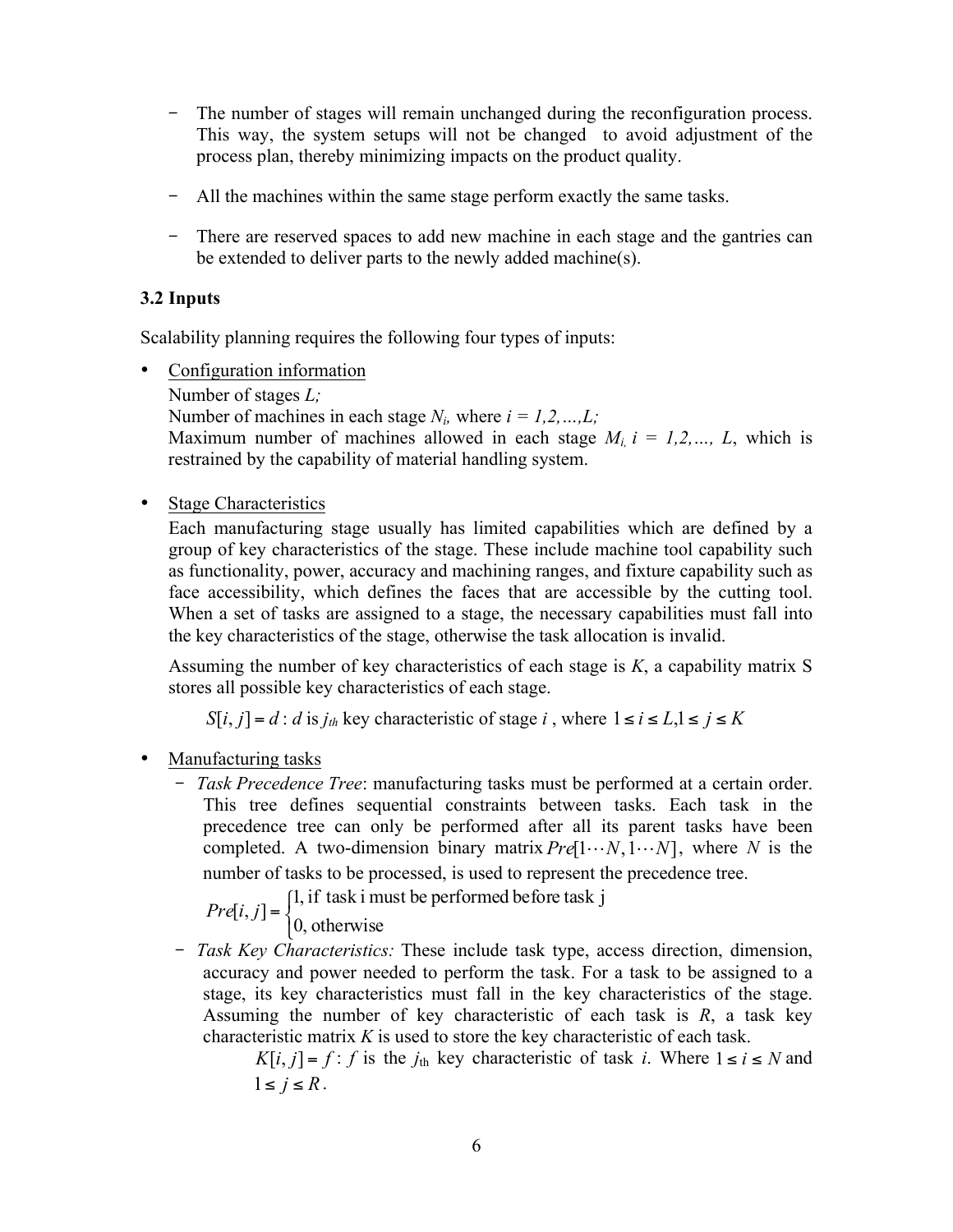• Machine reliability information

Machine reliability can be expressed by two parameters: MTBF (Mean Time Between Failure) and MTTR (Mean Time to Repair).

• Demand The system will be reconfigured so its new capacity will fulfill the new demand *Dnew*.

### **3.3 Decision variables**

- Machine allocation array M[i] = Number of machine being added to stage  $i, 1 \le i \le L$
- Task Allocation Array *T*[ $i$ ] = *s*, *s* is an index of stage to which the task *i* is assigned,  $1 \le s \le L$ .

## **3.4 Mathematical Model**

The following mathematical model is formulated to find the minimum number of machines to be added to the original system and the task allocation scheme for the reconfigured system to meet the new market demand.

Minimize 
$$
\left(\sum_{i=1}^{L} M[i]\right)
$$
 (1)

Subject to

(1) Precedence constraints:

$$
Pre[i, j] \cdot T[i] \le T[j], \ \forall i = 1, 2, ..., N, \forall j = 1, 2, ..., N
$$
 (2)

For two tasks *i* and *j*, if task *i* must be performed before *j* ( *Pre*[*i*, *j*] =1), it will be assigned to the same or a preceding stage as *j*.

(2) Key characteristic constraints

$$
\prod_{k=1}^{NKC} (S[T[i], k] - K[i, j]) = 0, \quad \forall i = 1, 2, ..., N, \forall j = 1, 2, ..., R
$$
\n(3)

Eq. (3) means that if task *i* is assigned to stage s, its key characteristics must fall in the key characteristics of stage s.

(3) Space constraints

The number of machines added to each stage must not exceed the limit.  $M[i] ≤ M \max[i], \forall i = 1, 2, ..., L$  (4)

## **4 An Optimal Solution Approach Using Genetic Algorithm**

A Genetic Algorithm (GA) is a structured heuristic that searches for good solutions using a mechanism that mimics "survival of the fittest." Mixed integer problems with complex functions and combinatorial explosion on feasible space, like a scalability planning problem, can be solved efficiently by GA [24].

In a GA, populations of solutions are randomly initiated first. These are represented in a string format and will be evaluated to provide some measure of their fitness. This initial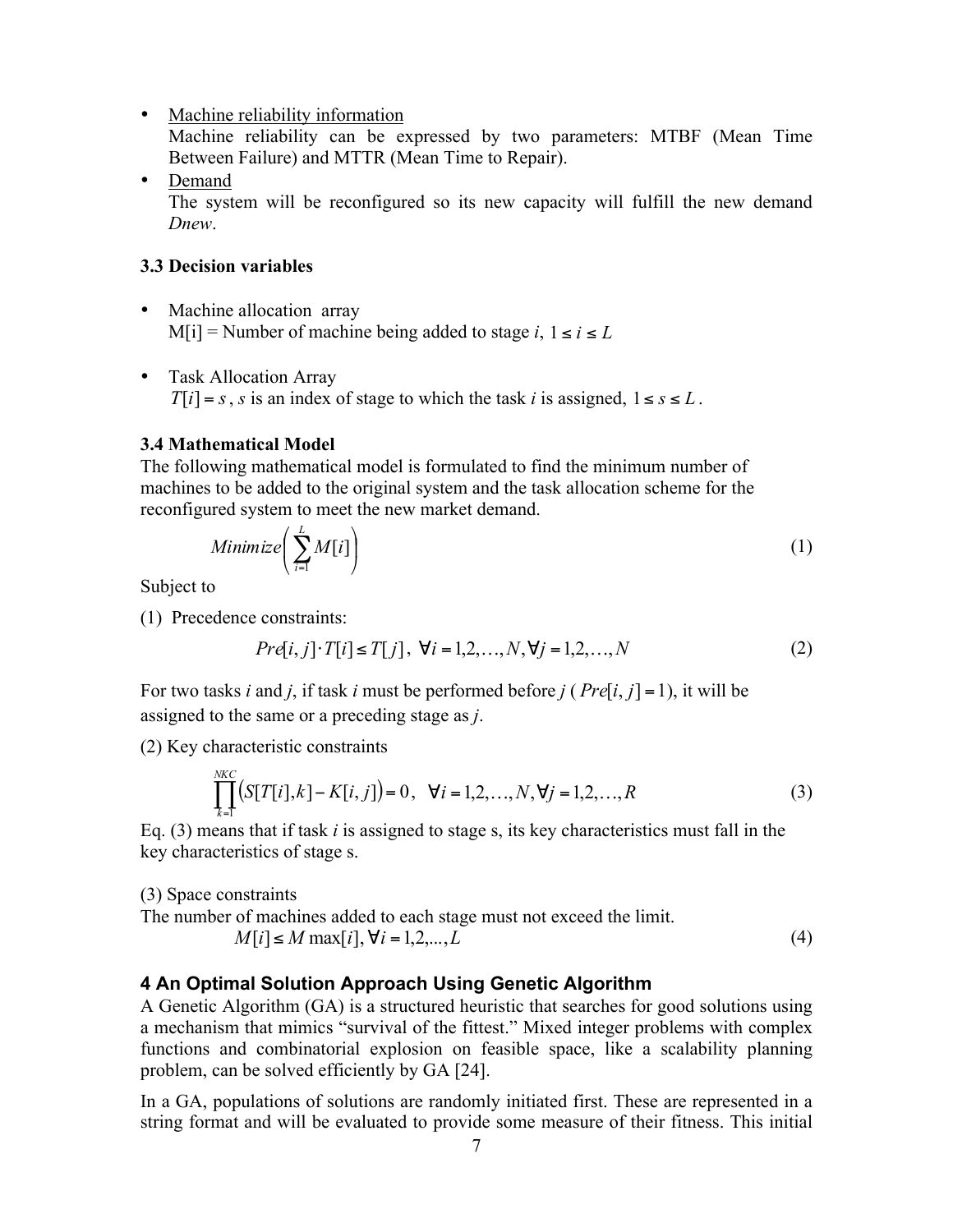population is then propagated into future generations by applying genetic operators to its members. After a number of generations, the algorithm converges to the near-optimal solution to the problem [25].

#### 4.1 String Presentation

The first step of applying a GA is to represent a possible solution to the problem by the format of a string, namely encoding. A scalability scheme is encoded by an integer string which consists of two portions, corresponding to both an allocation scheme of manufacturing tasks, and system configuration.



Fig. 5 String representation of task allocation

Fig. 5 gives examples of string representation of manufacturing tasks designed for tasl allocation. The length of each string is equal to the number of manufacturing tasks that need to be assigned to the manufacturing system. Each digit of the string contains two kinds of information: the position, *gene*, and the value, *allele*. The position indicates the sequential number of a task, and the value indicates the stage index which decides what stage the task will be assigned to. In this example, nine tasks are needed to complete a part in a system with four stages. They must be performed in the sequence depicted in Fig. 5a. An integer string with nine digits is used to present the nine tasks. For example, the first digit represents task 1 and the nth digit represents task n.

To ensure all the constraints are satisfied when assigning tasks to stages, a task-to-stage index table, or T2S as shown in Fig. 5c, is first built by comparing the key task characteristic to the key stage characteristic. The stage number can then be found in the T2S table according to the task number (*gene*) and the stage index number (*allele*). For example, the value of Task 6 in the string is 2, signifying it will be allocated to stage T2S [6, 2] which is OP 3 in the manufacturing system. Table T2S also determines the value range of each allele *Ai* which is the number of available stages that this task *i* can be assigned to. In the example of Fig. 5, the range of gene 1 is  $A_1 = 1$ ; the range of gene 2 is  $A_2 = 3$ ; the range of gene 9 is  $A_9 = 2$  and so on.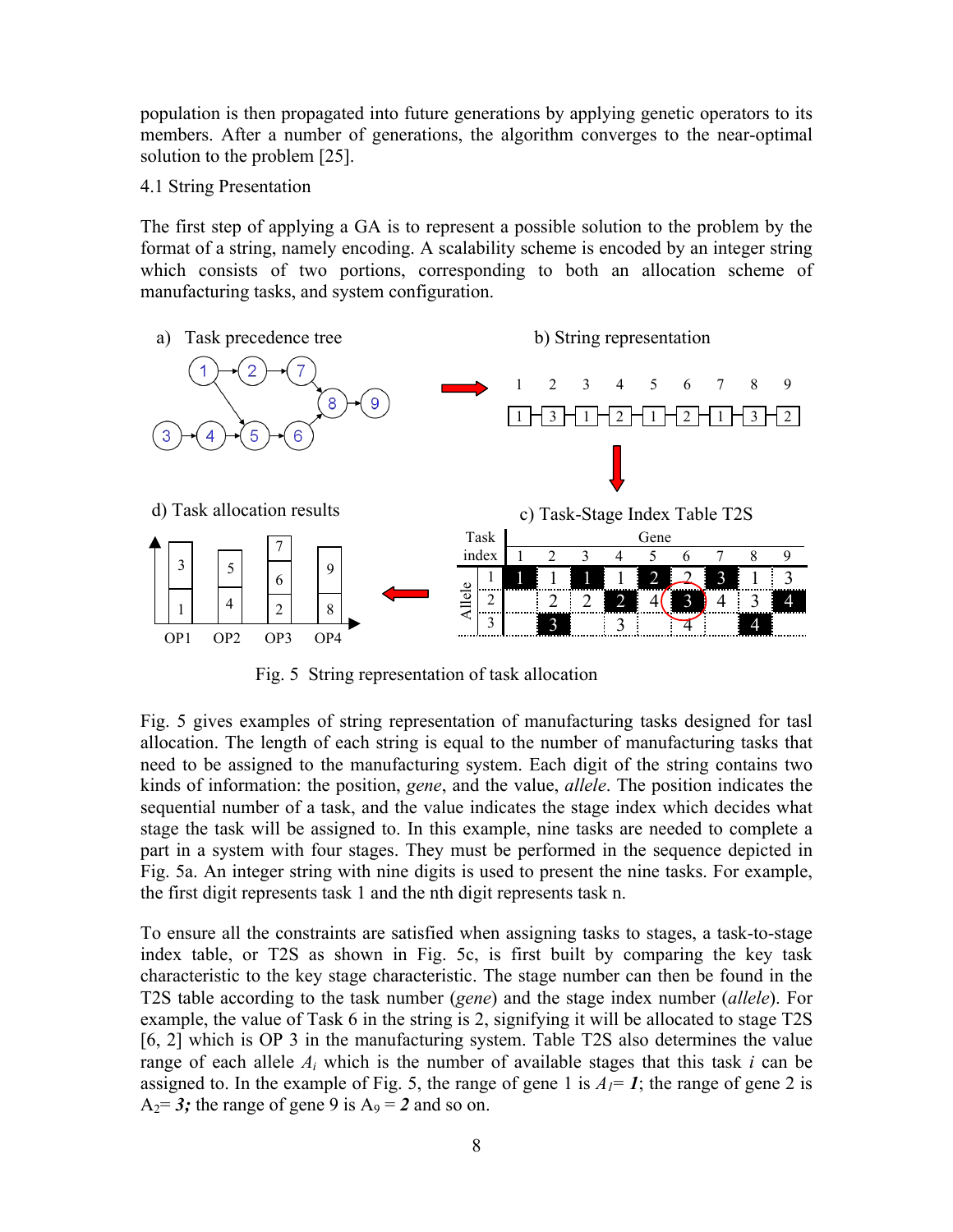During this decoding process, the following logic is used to ensure precedence constraints are not violated.

$$
x(j) = \begin{cases} T2S(j,k), \text{ if } T2S(j,k) \ge x(i), \forall i, Pre(i,j) = 1\\ T2S(j,k + \min(l)), \text{ until } T2S(j,k+l) \ge x(i)), \forall i, Pre(i,j) = 1 \text{ and } \forall l = 1,2,...,A_j \end{cases}
$$
(5)

Where,

 $x(j)$  is the stage number that task *j* is to be assigned to;

*k* is the allele value of task *j*;

*T2S[j,k]* is the stage number corresponding to allele *k* in task-to-stage index table; *Pre(i,j)*=1 indicates that task *i* is the parent task *j*;

*l* is the smallest integer number that makes  $T2S(j, k+l) \ge S(i)$ ,  $\forall i$ , for  $Pre(i, j) = 1$ 



Fig. 6. String representation for system reconfiguration

An integer string representing system configuration, as shown in Fig. 6 is constructed in a way similar to Fig. 5. Assume a maximum of five machines are to be added to an original four-stage system to increase the system throughput for the new increased demand. The number of digits of the string is equal to the maximum number of machines to be added. The value of a digit represents the stage number a machine will be added to. A value of each digit varies from 0 to the number of stages. A "0" means an extra machine is not needed. When the number of machines added to one stage exceeds the maximum number of machines allowed by the material handlers, it is set to be equal to the maximum number of machines. For example in Fig. 6, the value of the first digit of the string is 0, means this machine is not needed; the value of the second digit is '1", means this machine will be added to stage 1; the value of the fifth digit is "4", means this machine will be added to stage 4.

The maximum number of machines is estimated as follows:

$$
N_m = (Dnew / \text{Pserial}) \cdot L - N_{M0} \tag{6}
$$

Where,

*L* is the number of stages;

 $N_{M0}$  is the total number of machines in the existing system;

*Dnew* is the new required system throughput;

*Pserial* is the system throughput of a serial line with *L* stages which can be calculated through line balancing.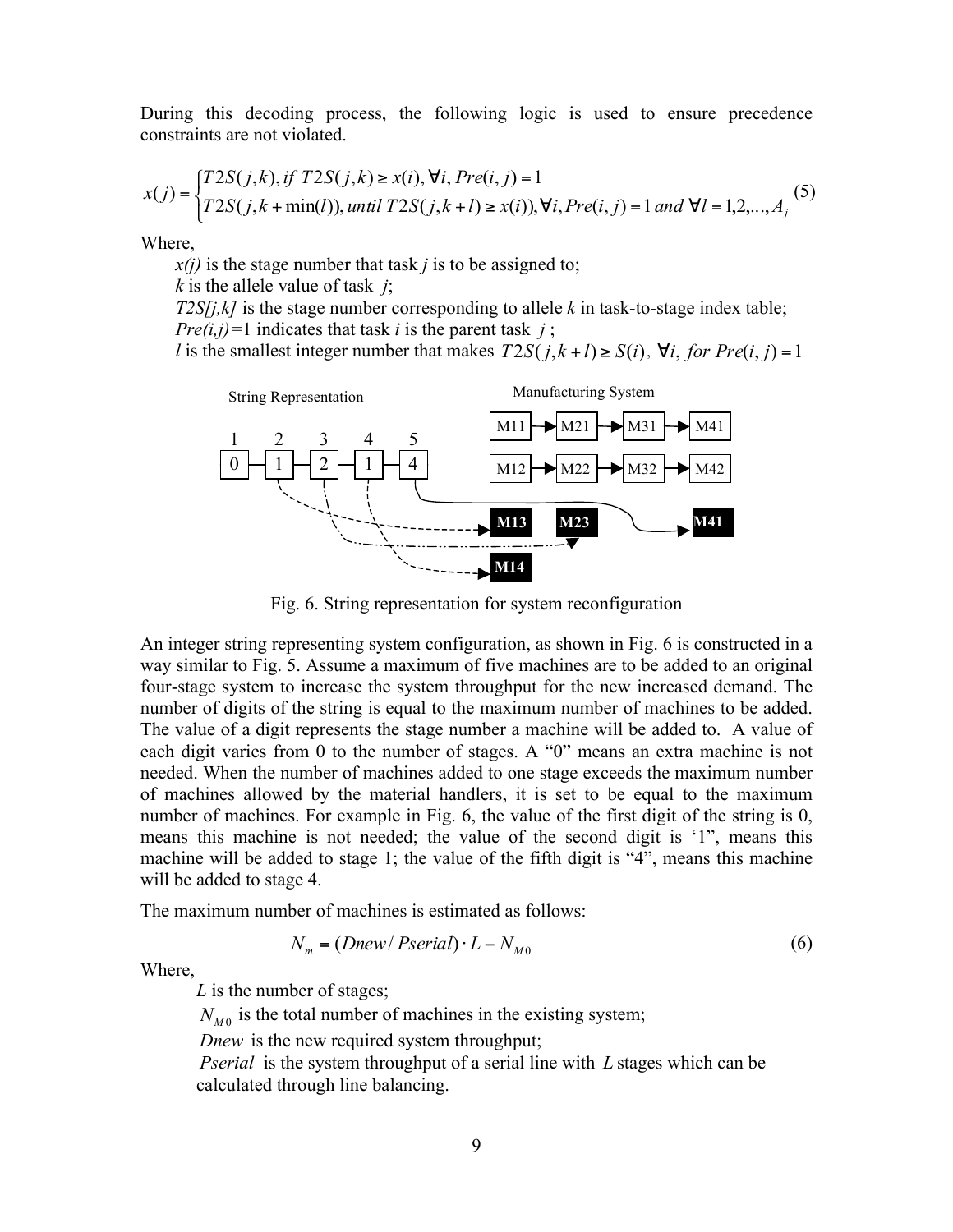## **4.2 Fitness (Objective) Function**

This is a function which measures the relative worth of the solution when applied to a decoded string. In our case, the following fitness function is used:

$$
f = \begin{cases} \sum_{i=1}^{L} M[i] + t_{s\max}/t_{\Sigma}, \text{ when } P \ge D_{new} \\ \sum_{i=1}^{LS} M[i] + t_{s\max}/t_{\Sigma} + Y, \text{ when } P < D_{new} \end{cases} \tag{7}
$$

Where,

 $\sum_{i=1}$ *L i* 1  $M[i]$  is total number of machines of the solution;

 $t_{\text{smax}}$  is the maximum stage cycle time of the solution, namely the cycle time of the bottleneck stage;

 $t<sub>y</sub>$  is total task time;

P is the real throughput of the solution, which will be calculated using an ERC/RMS in-house developed software PAMS based on the analytical algorithm[26]; .

D<sub>new</sub> is the new market demand;

Y is a penalty constant when the solution cannot fulfill the productivity requirement.

In equation (7), the first term is used to award the solution that yields the minimum number of machines. When two solutions give the same number of machines, the second term  $t_{\rm smax}/t_{\rm \Sigma}$  (always < 1) is used to award the solution which yields the most balanced results.

# **5. Case Study**

This section describes experimental analyses employed to examine and validate the proposed approach for scalability planning. The case selected to validate our approach is the rough machining process of an automotive V6 cylinder head provided by an industrial partner to the NSF Engineering Center for the Reconfigurable Manufacturing Systems. There are 141 features on the cylinder head, which could be grouped into 43 machining tasks, including milling, drilling, boring, spot-facing, and tapping. Because of its complexity, this component was ideal for the study as it permits many process design solutions for different system configurations. The total time needed for the rough machining is 1019 seconds. The machines used for all stages are four-axis CNC machining centers which are capable of completing all the machining tasks. Fig.7a shows the part and Fig. 7b shows the machine configuration. MTBF and MTTR of the CNC machine are 193 minutes and 16.7minuts respectively. Fig. 8 shows a schematic diagram of the 43 machining tasks and the precedence tree used in this study.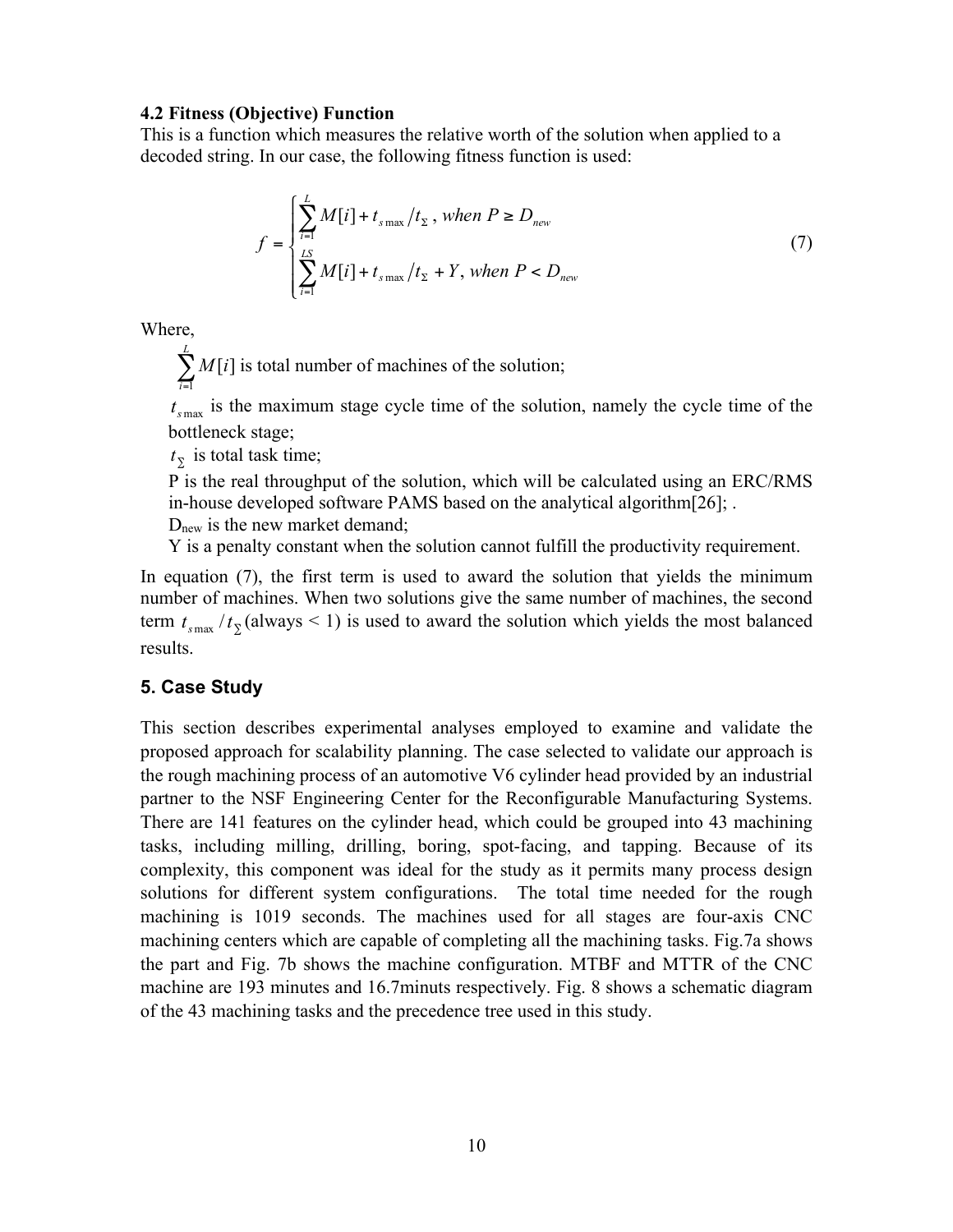

Figure 7 Part and machine configuration (a) V6 Cylinder Head (b) 4-axis CNC machining center



Figure 8 Task Precedence Tree

#### **5.1 Baseline Configurations**

Based on the requirements of the process plan of the part, the feasible setups are listed in Fig. 9. Different system configuration will need different combinations of these setups to produce the best processing results. Three system configurations, 3x4, 4x3 and 6x2, are used as the baselines to study scalability planning.



Figure 9 Feasible setups

Fig. 10 gives the three system configurations and their line balancing results. The letter under the OP number represents the setup number shown in Fig. 9.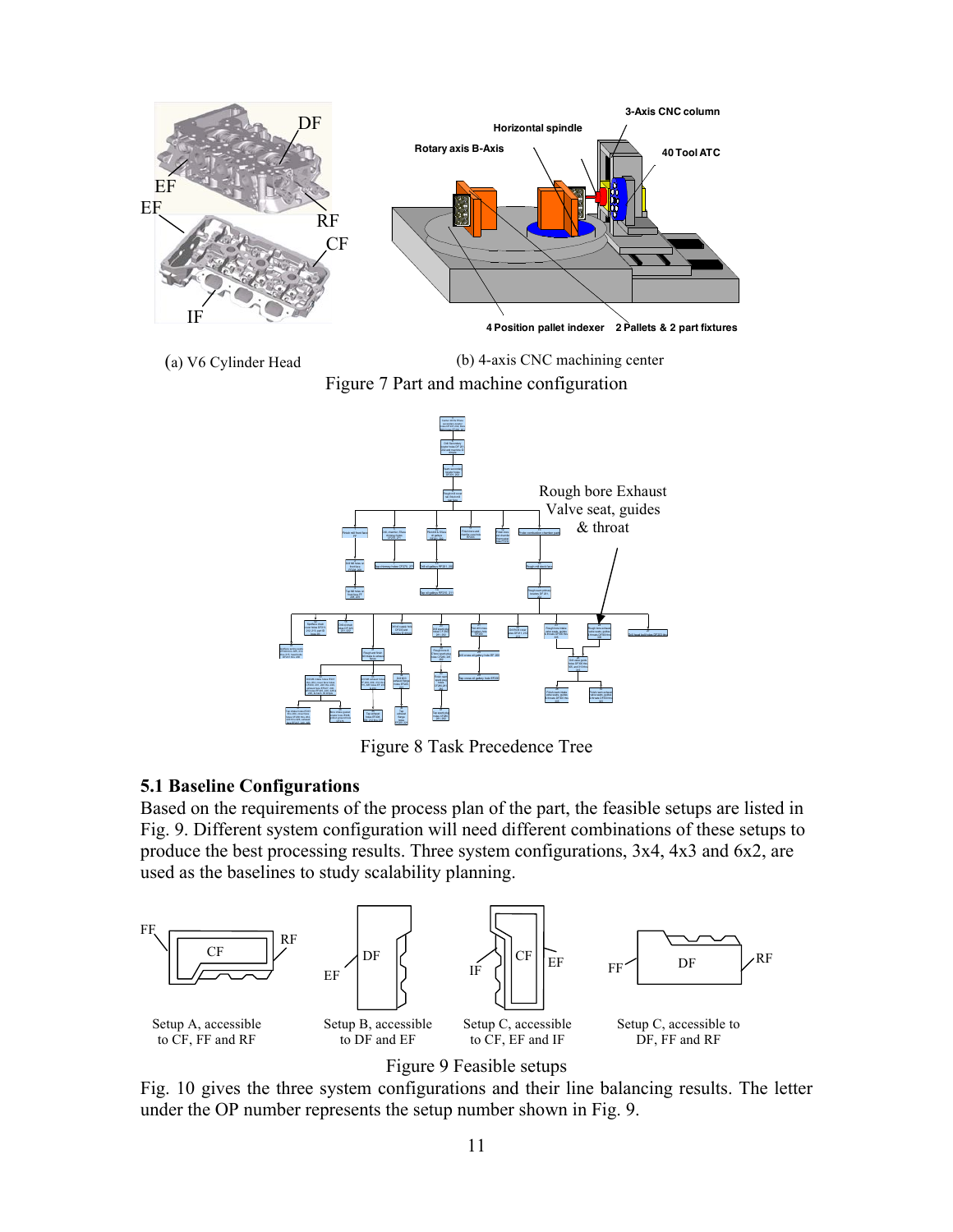

Figure 10 Three configurations and their productivity

#### **5.2 Scalability Planning Results**

Assume a 4x3 configuration (Fig. 10b) is currently being used to fulfill a production demand of 30JPH (jobs per hour). Also assume that a maximum of two machines can be added to each stage while the setup plan remains unchanged. When the new production demand changes to 35JPH, the proposed scalability planning algorithm found that 2 new machines need to be added to the system, as is shown in Fig. 11a. The rebalancing results per machine and per stage are shown in Fig. 11b and 11c, respectively. After adding two machines system capacity increased to 36.6JPH. Compared to duplicating a four machine serial line, the new configuration only needs two new machines to fulfill the new production demand.



System throughput increase to 36.6 JPH after adding two machines to stage 3

Figure 11 Scalability planning example of increasing productivity by 5JPH

Fig. 11 also shows that instead of being added to two different stages, the two machines are added to the same stage. This is because the selected setup plan and the machining tasks are not evenly distributed on each accessible face. Machines tend to be added to the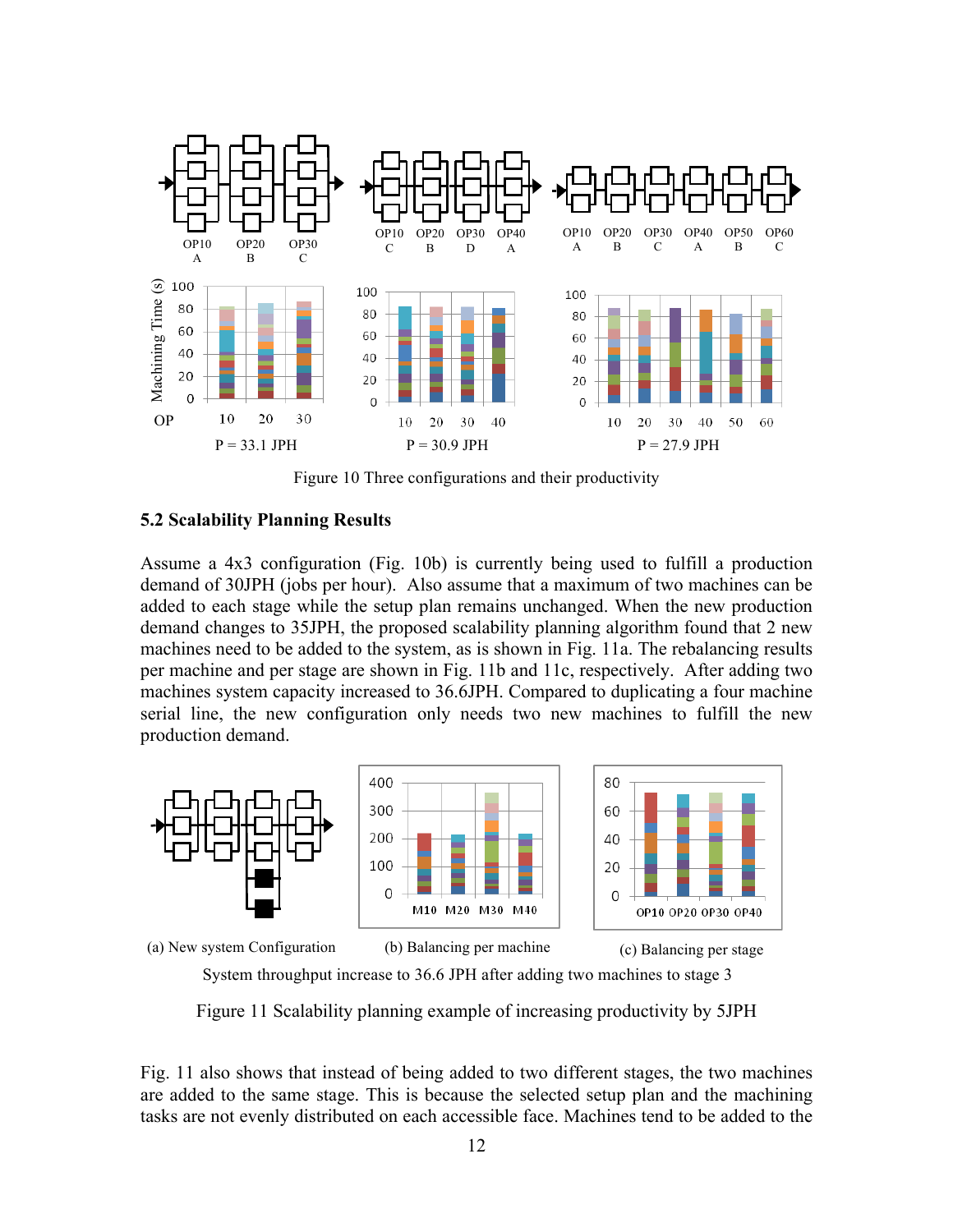stages with a setup which allow access to more tasks. This way system throught can be maximized.

For each configuration, reconfigurations for adding up to 5 machines to the existing systems are calculated. Fig. 12, 13 and 14 show the reconfigurations for a 3 stage system, 4 stage system and 6 stage system respectively. Again, Fig. 12 to 14 show that for a given case, machines are not evenly added to each stage. Some stages tend to require more machines than others to maintain the work load balance of the system. The number of machines and their locations to be added to the system can be optimized by the proposed method.



Figure 12 Reconfigurations for scalability planning for a 3x4 system



Figure 13 Reconfigurations for scalability planning for a 4x3 system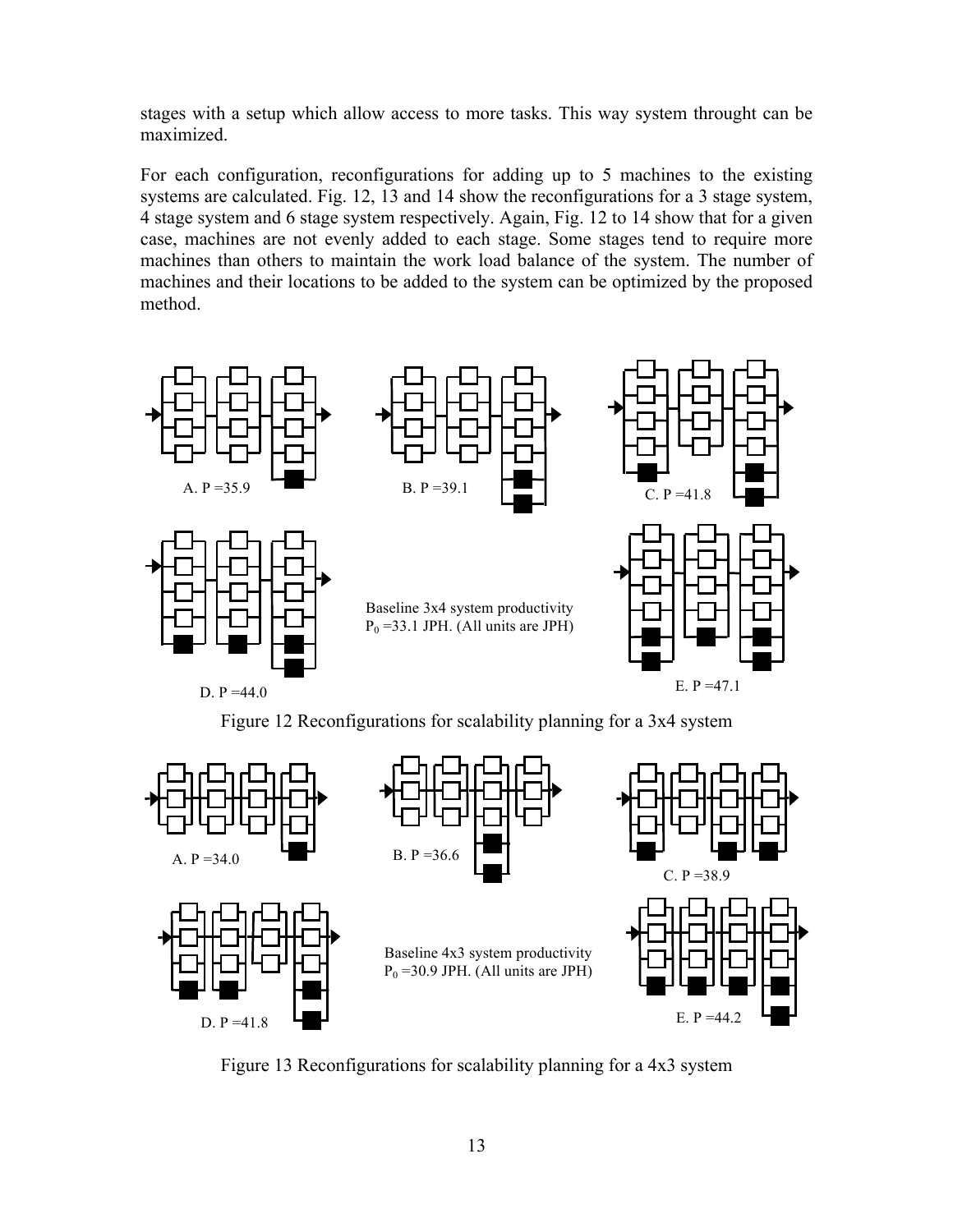

Figure 14 Reconfigurations for scalability planning for a 6x2 system

From the cost-effective point of view, we suggest scalability planning be performed concurrently with the design of a new manufacturing system. This way, optimal locations where future machines should be installed can be identified in advance. Thus, material handling system can be optimized for future scalability planning to reduce the life-time investment cost.

Table 1 summarizes the system productivity of each configuration and the new productivity when 1 to 5 machines are added to the existing systems. It can be seen that from Table 1 that system of 3x4 configuration gives both the largest system throughput and the largest throughput gain per machine. This is because both system reliability and system balance tend to decline with the increase of number of system stages. When the production demand increases for an existing system, Table 1, combined with Fig. 12 – 14, is very convenient for helping to decide how many new machines are needed and where they should be added to.

| No. of Machines | System Throughput (JPH) |      |      |      |      |      | Average throughput gain |
|-----------------|-------------------------|------|------|------|------|------|-------------------------|
| added           |                         | $+I$ | $+2$ |      | $+A$ | $+5$ | per machine             |
| 3x4             | 33.1                    | 35.9 | 39.1 | 41.8 | 44.0 | 47.1 | 2.85                    |
| 4x3             | 30.9                    | 34   | 36.6 | 38.9 | 41.8 | 44.2 | 2.80                    |
| 6x2             | 27.9                    | 30.1 | 32.3 | 34.6 |      | 39.3 | 2.24                    |

Table 1 System productivity of each configuration when new machines are added

### **6. Conclusion and Discussion**

This paper introduced the scalability concept and presented a systematic approach for scalability planning to add the exact capacity needed. This was done by simultaneously changing the system configuration and rebalancing the reconfigured system. An optimal solution approach, based on the Genetic Algorithm (GA), was developed for scalability planning with consideration of multiple constraints.

The proposed approach was examined and validated through a real industrial case. Experimental results showed the proposed approach can address the scalability planning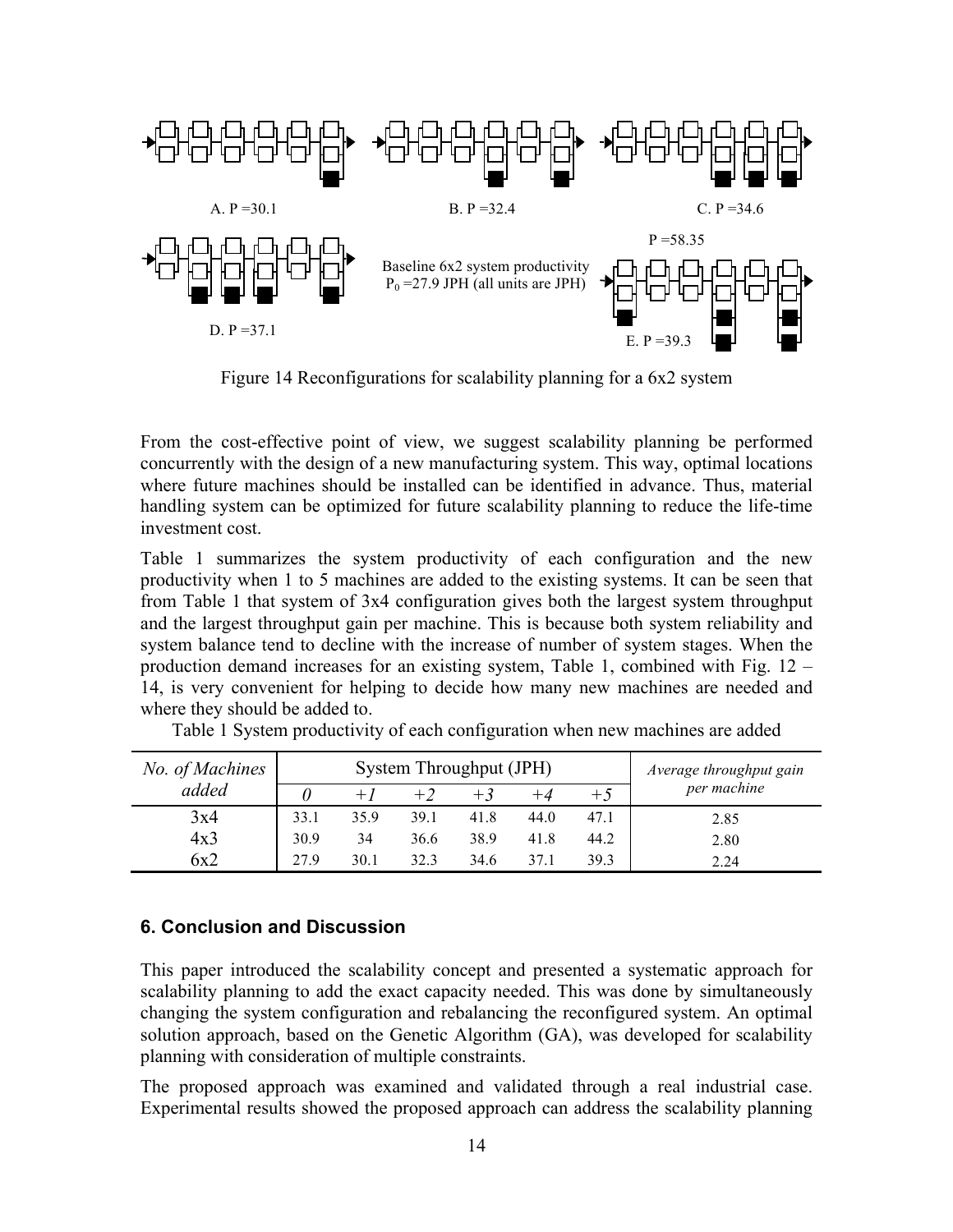problem cost-effectively and efficiently. This paper suggests scalability planning should be performed concurrently with the design of a new manufacturing system. This way, the material handling system can be optimized for future scalability planning to reduce the investment cost.

For the purpose of simplicity, this paper only used the total number of machines as the optimization objective. However, in real production, many other cost factors need to be taken in consideration. These include labor, tooling, utility, floor space, operating cost, material hander, etc [22]. Since a reconfiguration process needs shutting down the production system which will also cause extra cost for production loss in addition to the abovementioned costs. This must be included into the optimization model for scalability planning in order to determine the optimal reconfiguration timing and how much capacity to add.

## **7 Acknowledgment**

The writers gratefully acknowledge the financial support of the Engineering Research Center for Reconfigurable Manufacturing Systems (NSF Grant No. EEC95-92125) at the University of Michigan as well as the valuable input from the centers industrial sponsors.

## **References**

- 1. Koren, Y.The global manufacturing revolution—product-process-business Integration and reconfigurable systems. John Wiley & Sons; 2010.
- 2. Koren Y, Heisel U, Jovane F, Moriwaki T, Pritschow G, Ulsoy AG, et al. Reconfigurable Manufacturing systems. CIRP Annals 1999; 48(2):6–12.
- 3. Koren, Y. and Shpitalni, M. Design of reconfigurable manufacturing systems. Journal of Manufacturing Systems 2010; 29 (4): 130–141.
- 4. Deif ,A. M., EIMaraghy, W. H. A Control Approach to Explore the Dynamics of Capacity Scalability in Reconfigurable Manufacturing Systems, Journal of Manufacturing Systems 2006; 25(1): 12-24.
- 5. Meng, X. Modeling of reconfigurable manufacturing systems based on colored timed objectoriented Petri nets. Journal of Manufacturing Systems 2010; 29(2-3): 81–90.
- 6. Lorenzer, T., Weikert, S. , Bossoni, S. , Wegenerb, K. Modeling and evaluation tool for supporting decisions on the design of reconfigurable machine tools, Journal of Manufacturing Systems 2007; 26 (3-4): 167–177.
- 7. Maier-Speredelozzi, V., Koren, Y., and Hu S. J. Convertibility Measures For Manufacturing Systems. CIRP Annal 2003; 52(1): 367 – 371.
- 8. Michalek J., Ceryan O., Papalambros P. and Koren Y. Manufacturing Investment And Allocation In Product Line Design Decision-Making. ASME journal of Mechanical Design 2006; 128(6): 1196-1204.
- 9. http://erc.engin.umich.edu/
- 10. Koren, Y., Hu SJ., Weber T. Impact of Manufacturing System Configuration on Performance. CIRP Annals 1998; 47: 689-698.
- 11. Koren Y., Ulsoy A. G. Reconfigurable Manufacturing System Having a Production Capacity, Method for Designing Same, and Method for Changing its Production Capacity. US patent # 6,349,237. Issue date 2/19/2002. .